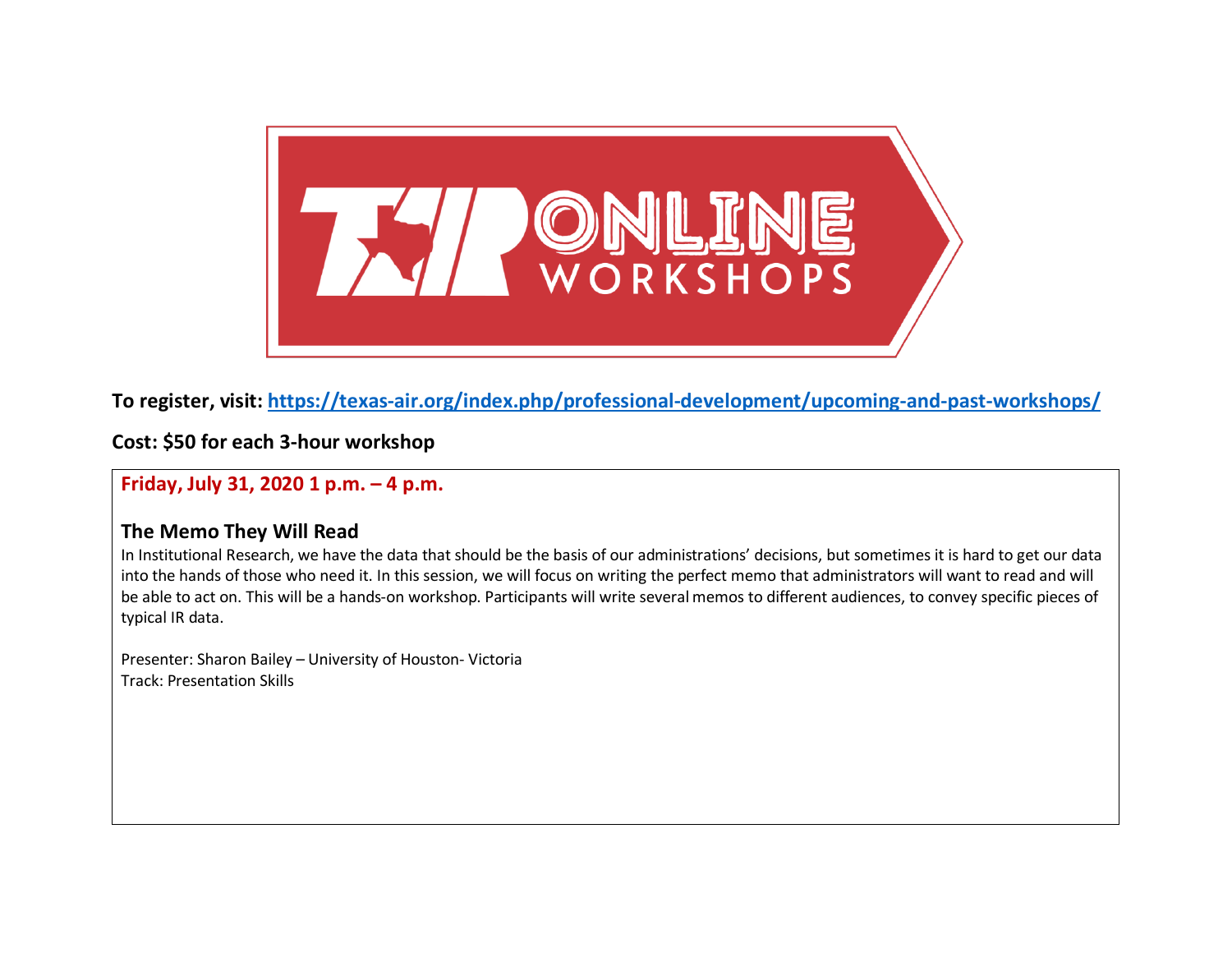# **Thursday, August 6, 2020 1 p.m. – 4 p.m.**

## **WANTED: Better Data for Better Student Outcomes via the Postsecondary Data Partnership**

The Postsecondary Data Partnership (PDP), a service of the National Student Clearinghouse, is a nationwide effort to help colleges and universities gain a fuller picture of student successes, challenges, and areas to target for improvement. With the PDP Tableau dashboards, you can:

- measure whether students are on track and intervene, where needed, to help them succeed
- access data on all new students, no matter their starting semester or their enrollment status
- reduce burdensome reporting requirements
- identify where to focus your resources and assess the effectiveness of your reforms.

This interactive workshop focuses on helping both four-year and two-year institutions explore PDP data resources to improve institutional and student success. The workshop will begin with an overview of the PDP, how it works, and its dashboards for participants unfamiliar with the project. Using a simulated institution's data, participants will use PDP Tableau Dashboards to work with case study exercises designed to highlight the usefulness and applicability of the PDP. It will close with discussions on how to use PDP resources to tell a more compelling story about your institution and strategically share information with key stakeholders.

Presenters: Michelle Blackwell – National Student Clearinghouse Laurie Heacock – Achieving the Dream Ken McVearry – National Student Clearinghouse Lisa Stich – National Student Clearinghouse Track: Data Analysis Tools and Methods



# **Friday, August 21, 2020 9 a.m. - 12 p.m.**

# **Using Excel for Data Analysis**

Excel has many features such as Dashboard development with Slicers, add-in functions for data analysis and statistics. During TAIR 2018, I presented how to create a Dashboard using Excel and create interactive analysis. This workshop will be how to add extended analytic functionality once you have created your dashboard in EXCEL.

Presenter: Jane Lewis - UT Health Science Center Tyler Track: Data Analysis Tools and Methods